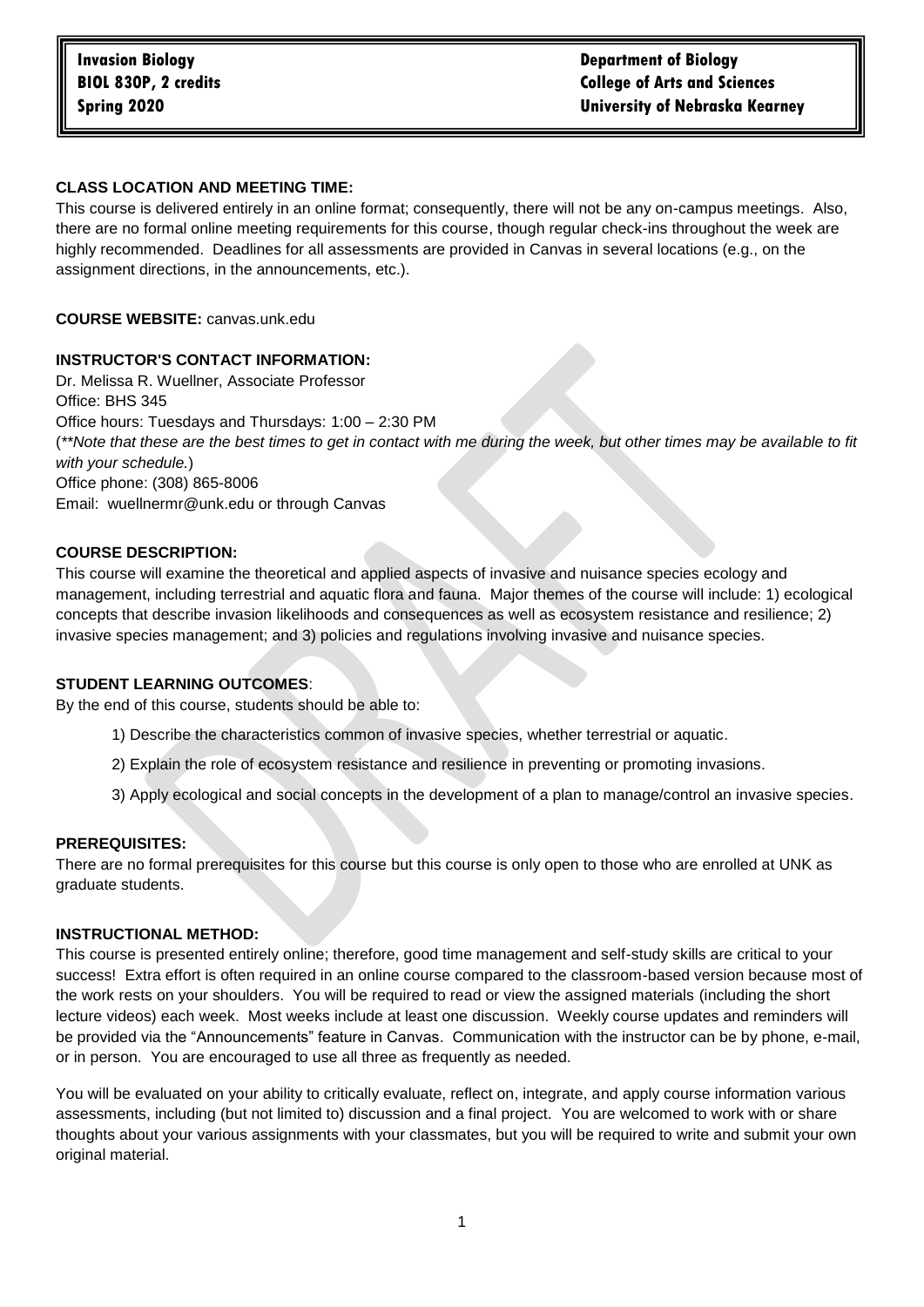# **COURSE REQUIREMENTS**:

Students are required to complete all textbook or other assigned readings, view all presentations, and contribute to all discussions as scheduled. All assessments must be submitted by the assigned due dates. Students should make the effort to log into the class throughout the week rather than just one or two days, even if it's just a "quick check" of the discussions or announcements.

### **MISSED ASSIGNMENTS/QUIZZES/EXAMS AND MAKE-UP POLICY**:

Any and all discussions, assignments, and or other assessments in this class MUST be submitted by the designated deadline (see course calendar below) unless you and I have discussed otherwise. If you do not have an approved absence, you will receive a zero on that assignment. Please note that computer emergencies (e.g., hard drive crashed, etc.) are NOT considered an excuse. You should always have an alternative means of accessing or submitting electronic information and course work. If you have an emergency (e.g., illness, death in the family, etc.), please contact me no later than *36 hours* after the missed deadline to make new arrangements.

### **REQUIRED MATERIALS:**

All required readings will be provided on Canvas. There is no single textbook to purchase as I will be drawing from many textbooks, journal articles, and popular readings to illustrate the concepts of this course. If you are interested in purchasing any of the textbooks referenced in class for the future, please let me know and I can provide more information.

For research resources, please be sure to use your local library, UNK interlibrary loan (Loper Loan), or online search engines (e.g., Google Scholar) as you will likely need to access older articles that may or may not be available online.

**GRADING POLICY:** Below is a roughly estimated breakdown of the assignments and points for this course. Please note that these points may be subject to change but that those changes will be communicated with you in a timely fashion. Grades will be entered in Canvas so you should be aware of where you stand throughout the semester.

| Grade Item                                                                            | <b>Points</b> |
|---------------------------------------------------------------------------------------|---------------|
| Introductory Video                                                                    | 10            |
| <b>Weekly Discussions (Contributing)</b>                                              | $125 - 175$   |
| <b>Discussion Leading</b>                                                             | 50            |
| "What if?" Scenario                                                                   | 50            |
| Team Management Plan for Invasive Species (Various Phases Combined; Written and Oral) | 175           |
| Peer Evaluation                                                                       | 25            |
| <b>Final Reflection</b>                                                               | 25            |
| <b>TOTAL</b>                                                                          | $460 - 510$   |

Grades in this class will be assigned according to the standard scoring system described below. Only by attaining these percentages can you be assured of receiving a desired grade.

| A+   | $97 - 100\%$ | A | $94 - 96 \%$ | A-        | $90 - 93%$  |
|------|--------------|---|--------------|-----------|-------------|
| $B+$ | $87 - 89\%$  | B | 84 – 86%     | <b>B-</b> | $80 - 83%$  |
| $C+$ | 77 – 79%     | C | 74 – 76%     | $C-$      | $70 - 73%$  |
| D+   | $67 - 69%$   | D | $66 - 64\%$  | D-        | $60 - 63\%$ |
|      |              |   | $<60\%$      |           |             |

*Please note: If your final grade is within 0.5% of the next highest grade, your grade will be rounded up (e.g., an 89.50% will be considered an "A-"). This is the definitive cutoff for rounding grades. There will be no exceptions to this policy.*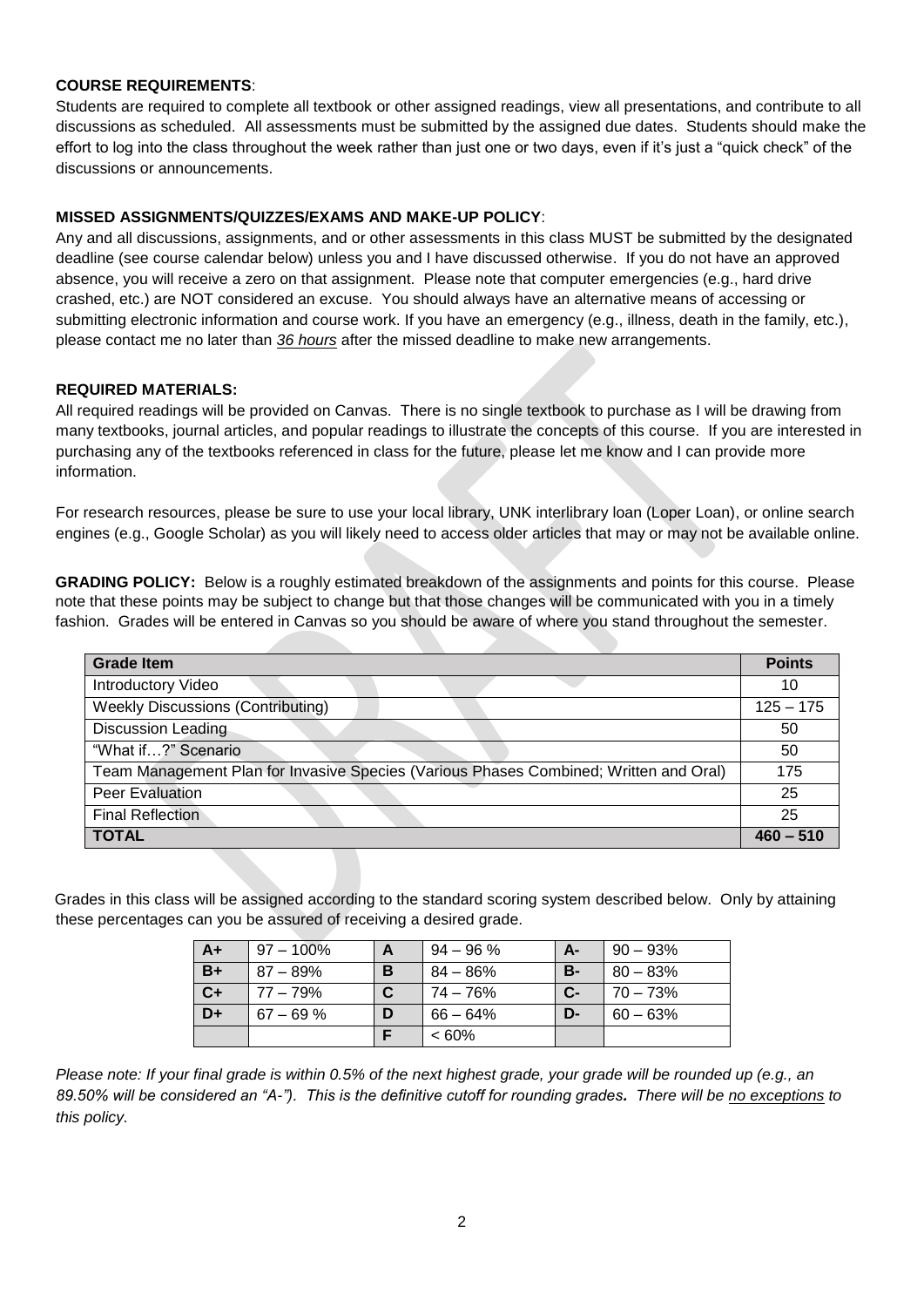**COURSE CALENDAR:** This is a *tentative* course schedule. If changes are made to the schedule, the class will be notified. Check the assignment directions, the Canvas calendar, and the "Announcements" page for due dates for discussions, assignments, and exams. *Please note that this schedule is subject to revision as necessary. Changes to the schedule will be communicated in a timely fashion.*

| <b>Week</b>    | <b>Dates</b>  | Unit(s)                                                                            | <b>Readings</b>                                        | <b>Discussions</b>         | <b>Assignments</b>                                  |
|----------------|---------------|------------------------------------------------------------------------------------|--------------------------------------------------------|----------------------------|-----------------------------------------------------|
| $\mathbf{1}$   | $1/13 - 1/19$ | Welcome!                                                                           | None                                                   | Post personal introduction | Sign up for Student-led<br><b>Discussions</b>       |
| $\overline{2}$ | $1/20 - 1/26$ | Who/What Invades?                                                                  | Seebens et al. (2017)                                  | Instructor-led discussion  | None                                                |
| 3              | $1/27 - 2/2$  | Why does a species<br>invade? Characteristics<br>of Species and the<br>Environment | Perkins et al. (2011)<br>Marchetti et al. (2004)       | Student-led discussion(s)  | Submit idea for Invasive<br>Management Plan project |
| 4              | $2/3 - 2/9$   | What happens after<br>invasion, ecologically<br>and evolutionarily<br>speaking?    | Mooney and Cleland<br>(2001)<br>Gallardo et al. (2015) | Student-led discussion(s)  | Work on developing plan outline<br>with teammate(s) |
| 5              | $2/10 - 2/16$ | What happens after<br>invasion, economically<br>speaking?                          | Pimentel et al (2005)                                  | Student-led discussion(s)  | Work on developing plan outline<br>with teammate(s) |
| 6              | $2/17 - 2/23$ | People as Invaders (The<br>Aftermath)                                              | Deryabina et al. (2015)                                | Instructor-led discussion  | Scenario: What if? (50 points)                      |
| 7              | $2/24 - 3/1$  | Stopping the Spread:<br><b>Terrestrial Edition</b>                                 | <b>IUCN Conference</b><br>Proceedings (2017)           | Student-led discussion(s)  | Outline for Invasive Management<br>Plan project     |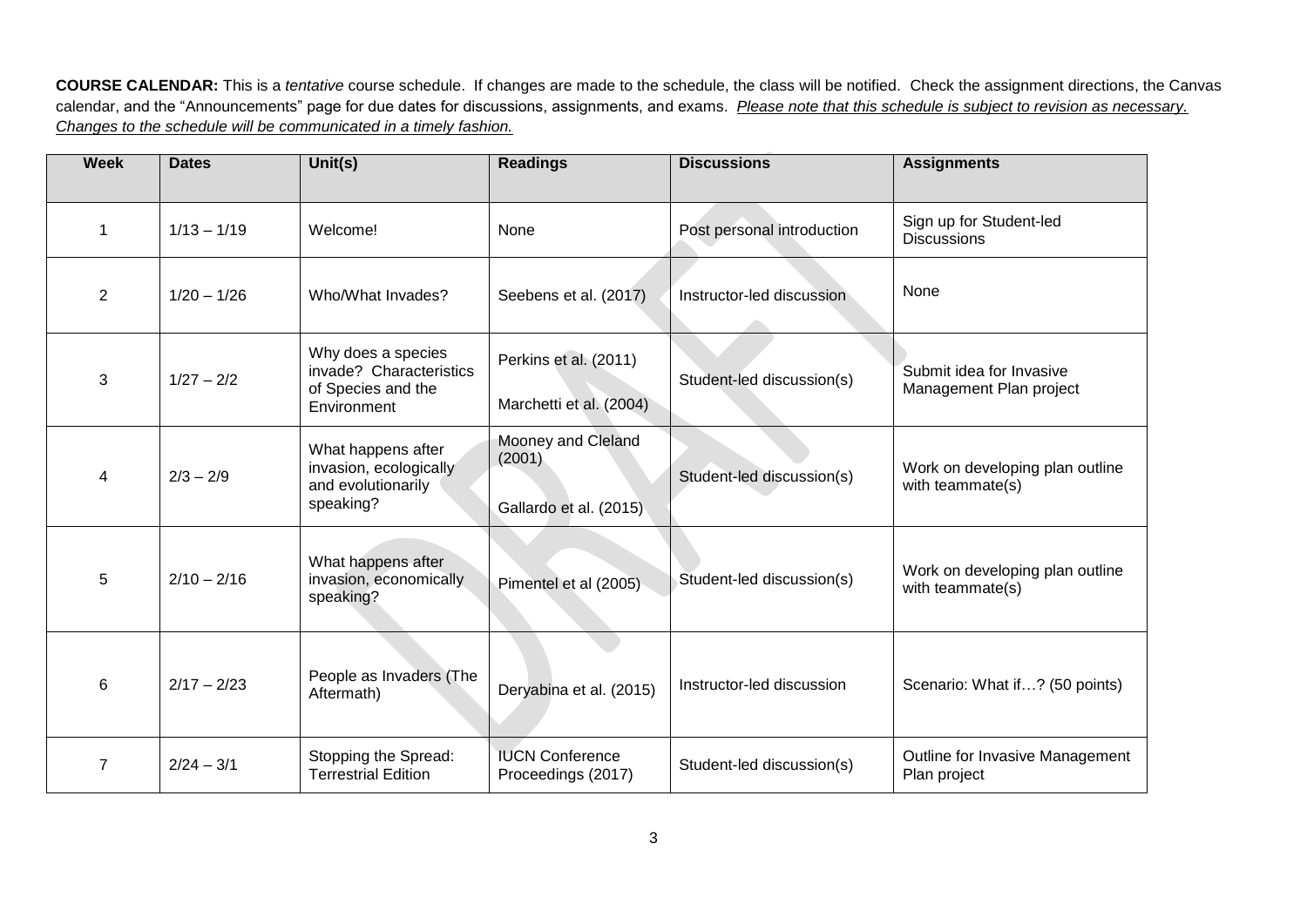| 8  | $3/2 - 3/8$                                                        | Stopping the Spread:<br><b>Aquatic Edition</b>                                                                                            | Shannon et al. (2019) | Student-led discussion(s) | Work on development of<br>presentation and final report with<br>teammate(s) |  |
|----|--------------------------------------------------------------------|-------------------------------------------------------------------------------------------------------------------------------------------|-----------------------|---------------------------|-----------------------------------------------------------------------------|--|
| 9  | $3/9 - 3/15$                                                       | Preventing the Spread:<br>Is it possible?                                                                                                 | Huang et al. (2011)   | Student-led discussion(s) | Work on development of<br>presentation and final report with<br>teammate(s) |  |
| 10 | $3/16 - 3/22$                                                      | <b>Invasive Species</b><br>Policies and Laws                                                                                              | Keller et al. (2011)  | Student-led discussion(s) | Work on development of<br>presentation and final report with<br>teammate(s) |  |
| 11 | $3/23 - 3/29$                                                      | <b>SPRING BREAK</b>                                                                                                                       |                       |                           |                                                                             |  |
| 12 | $3/30 - 4/5$                                                       | Presentations of Team Management Plan<br>(Video presentations posted by 4/1, and written reports due by 4/5. Peer evaluation due by 4/5.) |                       |                           |                                                                             |  |
| 13 | FINAL REFLECTION (25 points): Due by 11:59 pm on Sunday, April 12. |                                                                                                                                           |                       |                           |                                                                             |  |